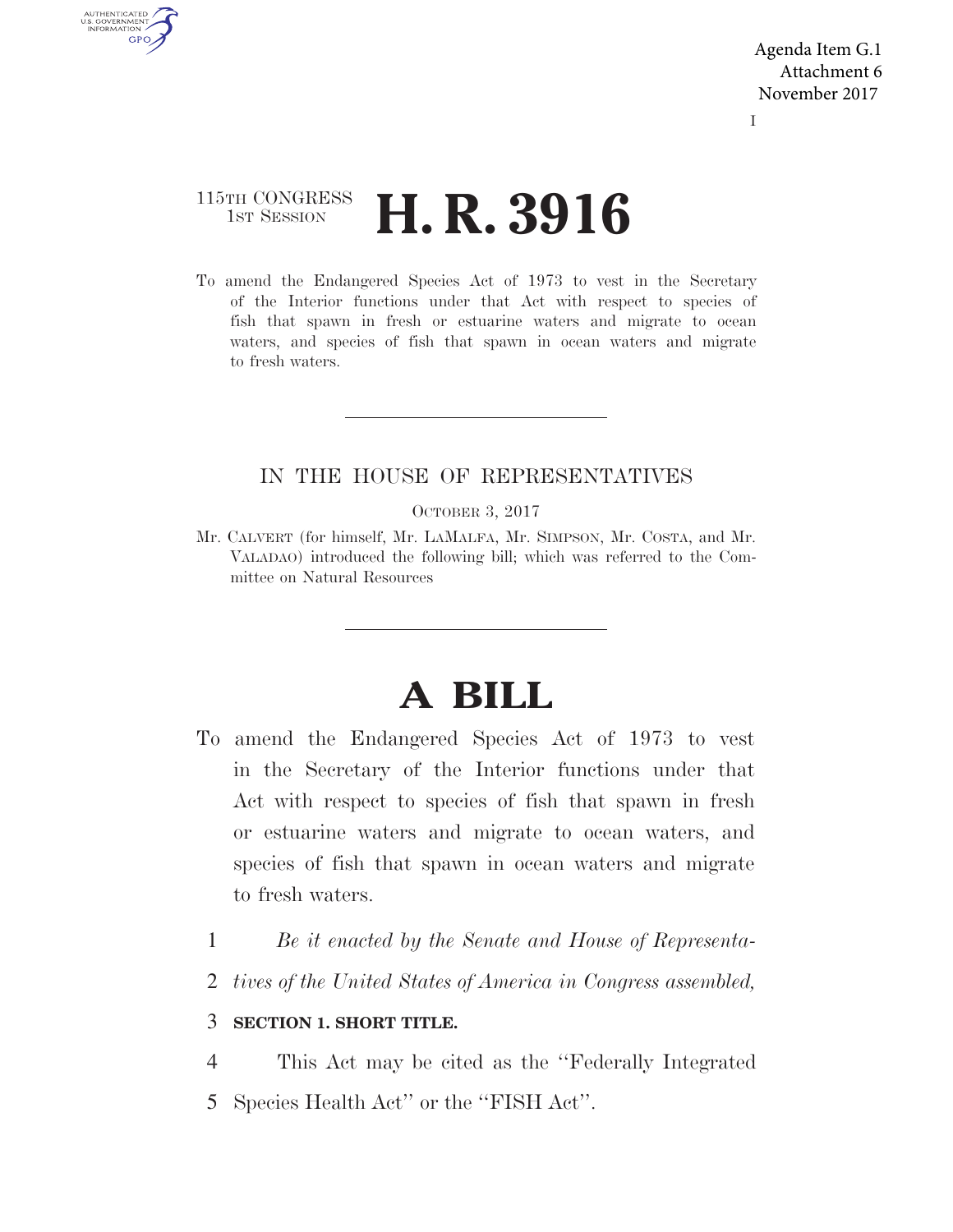## **SEC. 2. TRANSFER OF FUNCTIONS WITH RESPECT TO ANADROMOUS SPECIES AND CATADROMOUS SPECIES.**

 (a) TRANSFER OF FUNCTIONS.—All functions with respect to anadromous species and catadromous species under the Endangered Species Act of 1973 (16 U.S.C. 1531 et seq.) that were vested in the Secretary of Com- merce or the National Marine Fisheries Service imme- diately before the enactment of this Act are transferred to the Secretary of the Interior.

 (b) CONFORMING AMENDMENTS.—The Endangered Species Act of 1973 is amended—

| 13 | $(1)$ in section 3(15) (16 U.S.C. 1532(15))—     |
|----|--------------------------------------------------|
| 14 | (A) by inserting "(A)" after "(15)"; and         |
| 15 | (B) by adding at the end the following:          |
| 16 | "(B) Notwithstanding subparagraph $(A)$ ,        |
| 17 | with respect to anadromous species and           |
| 18 | catadromous species, the term 'Secretary'        |
| 19 | means the Secretary of the Interior."; and       |
| 20 | $(2)$ in section 3 (16 U.S.C. 1532) by adding at |
| 21 | the end the following:                           |
| 22 | $\lq(22)$ The term 'anadromous species' means a  |
| 23 | species of fish that spawn in fresh or estuarine |

waters and that migrate to ocean waters.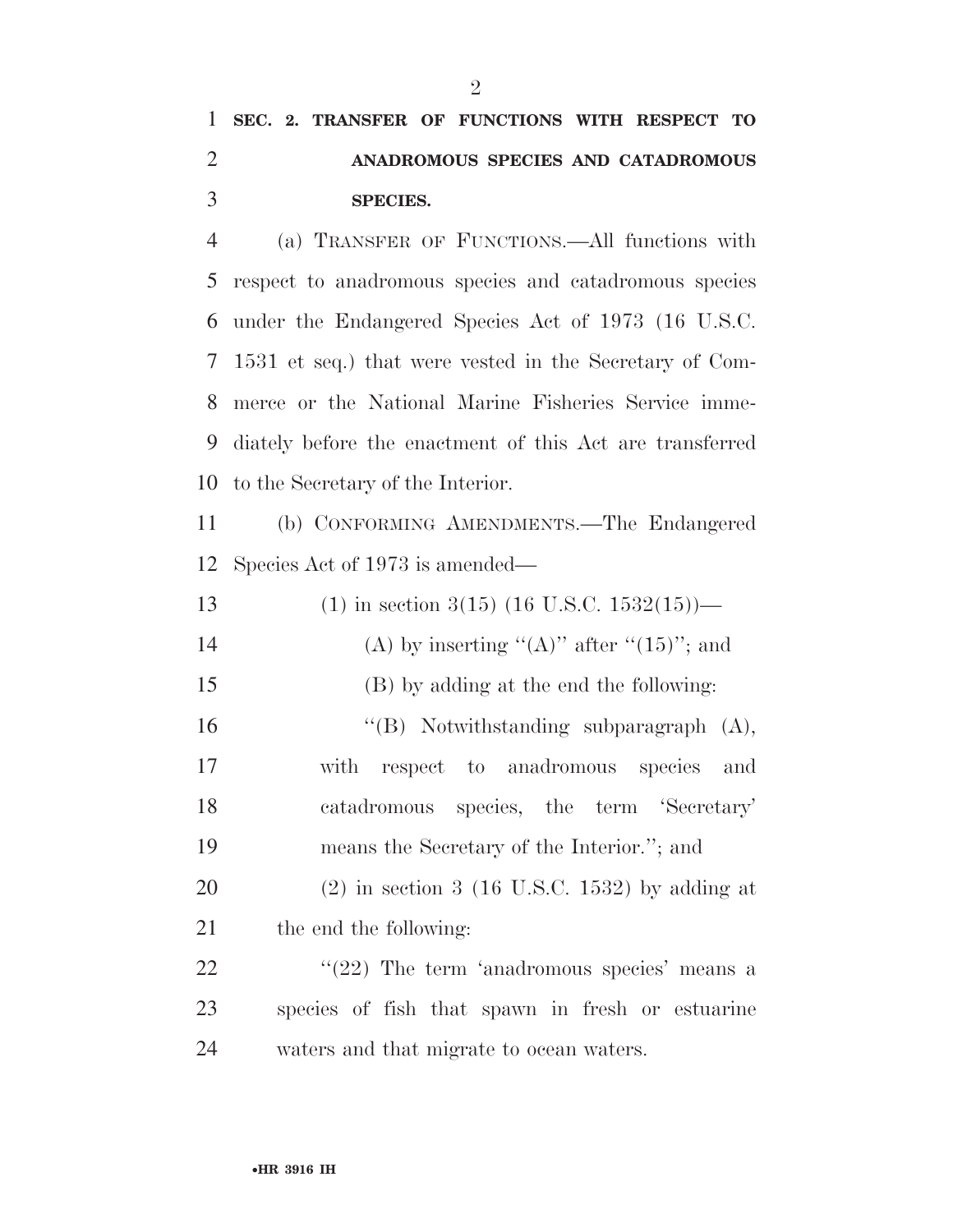1 ''(23) The term 'catadromous species' means a species of fish that spawn in ocean waters and mi-grate to fresh waters.''.

#### **SEC. 3. MISCELLANEOUS PROVISIONS.**

 (a) REFERENCES.—Any reference in any other Fed- eral law, Executive order, rule, regulation, or delegation of authority, or any document of or pertaining to a depart- ment or office from which a function is transferred by this Act—

 (1) to the head of such department or office is deemed to refer to the Secretary of the Interior; or (2) to such department or office is deemed to refer to the Department of the Interior.

 (b) EXERCISE OF AUTHORITIES.—Except as other- wise provided by law, the Secretary of the Interior may, for purposes of performing the functions transferred by this Act, exercise all authorities under the Endangered Species Act of 1973 that were available with respect to the performance of that function immediately before the effective date of the transfer of the function under this Act.

(c) SAVINGS PROVISIONS.—

 (1) LEGAL DOCUMENTS.—All orders, deter-minations, rules, regulations, permits, grants, loans,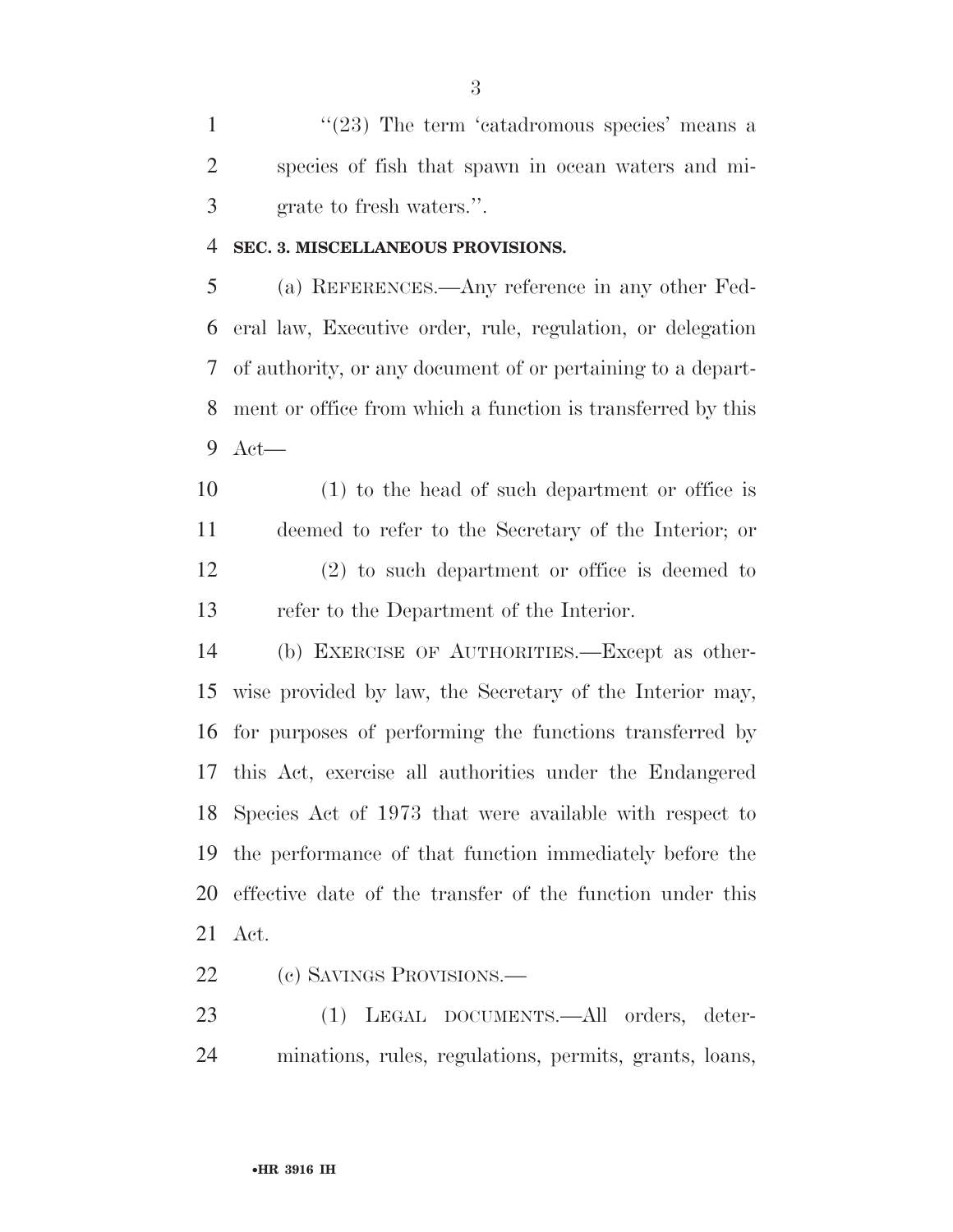contracts, agreements, certificates, licenses, and privileges—

 (A) that have been issued, made, granted, or allowed to become effective by the Secretary of Commerce, any officer or employee of the Department of Commerce, or any other Govern- ment official in the performance of any function that is transferred by this Act, or by a court of competent jurisdiction with respect to such per-formance; and

 (B) that are in effect on the effective date of this Act (or become effective after such date pursuant to their terms as in effect on such ef-fective date),

 shall continue in effect according to their terms until modified, terminated, superseded, set aside, or re- voked in accordance with law by the President, any other authorized official, a court of competent juris-diction, or operation of law.

(2) PROCEEDINGS.—

 (A) IN GENERAL.—This Act shall not af- fect any proceedings or any application for any benefits, service, license, permit, certificate, or financial assistance pending on the date of the enactment of this Act before an office trans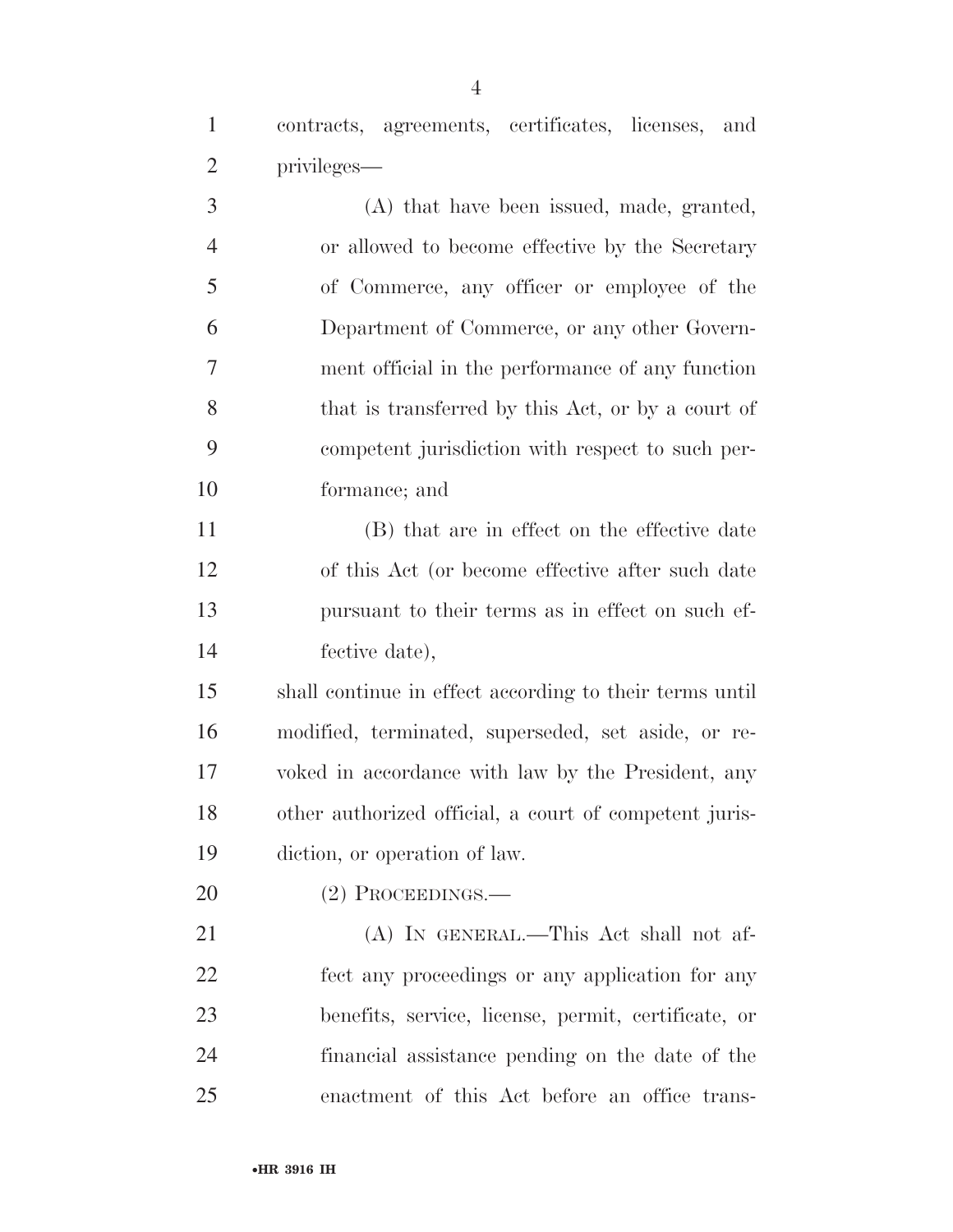ferred by this Act. Such proceedings and appli- cations shall be continued. Orders shall be issued in such proceedings, appeals shall be taken therefrom, and payments shall be made pursuant to such orders, as if this Act had not been enacted, and orders issued in any such proceeding shall continue in effect until modi- fied, terminated, superseded, or revoked by a duly authorized official, by a court of competent jurisdiction, or by operation of law. (B) LIMITATION.—Nothing in this para- graph shall be considered to prohibit the dis- continuance or modification of any such pro- ceeding under the same terms and conditions and to the same extent that such proceeding could have been discontinued or modified if this Act had not been enacted. (3) SUITS.—This Act shall not affect suits com- menced before the date of the enactment of this Act, and in all such suits, proceeding shall be had, ap- peals taken, and judgments rendered in the same manner and with the same effect as if this Act had not been enacted. 24 (4) NONABATEMENT OF ACTIONS.—No suit, ac-

tion, or other proceeding commenced by or against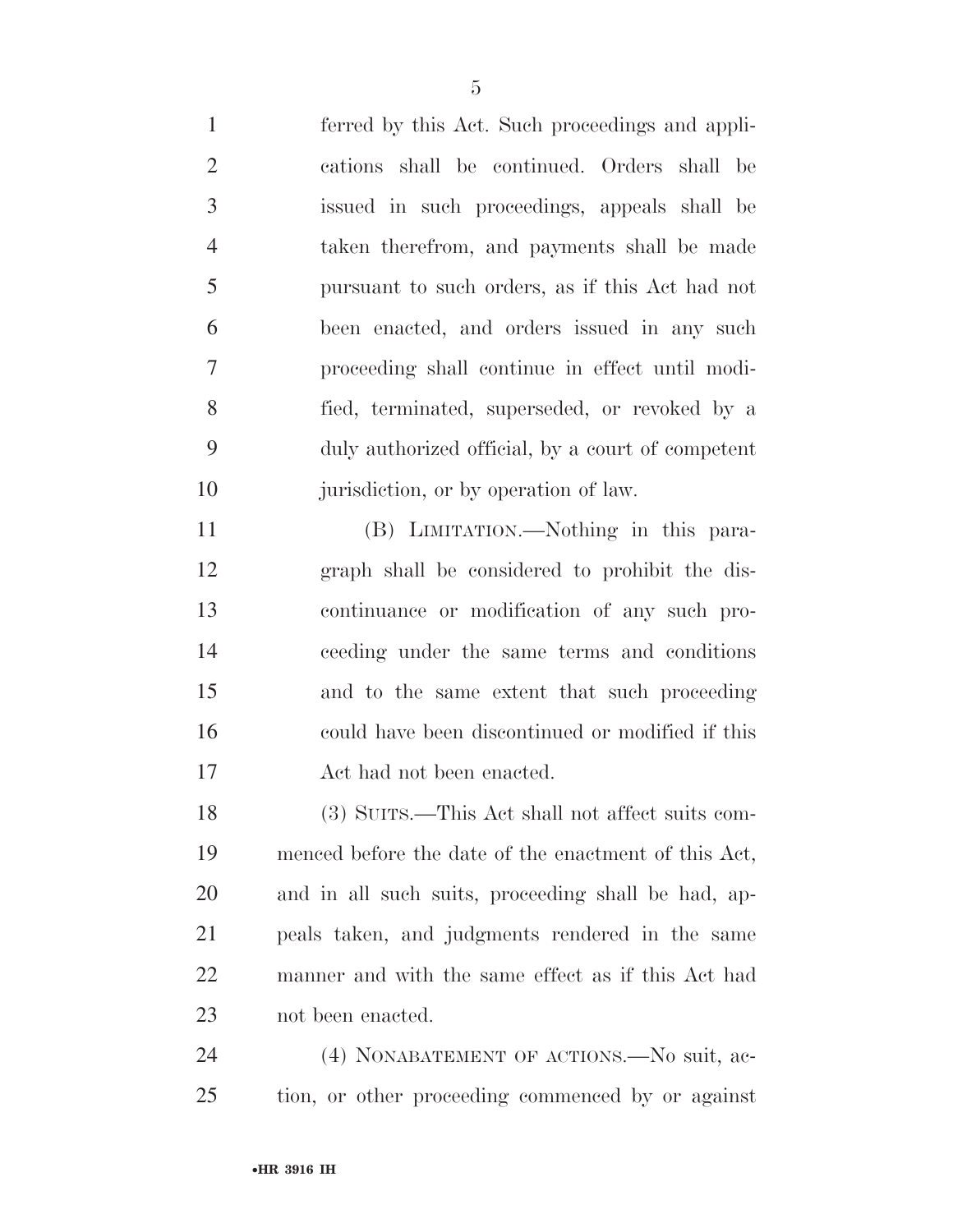the Department of Commerce or the Secretary of Commerce, or by or against any individual in the of- ficial capacity of such individual as an officer or em- ployee of the Department of Commerce, shall abate by reason of the enactment of this Act.

 (5) CONTINUANCE OF SUITS.—If any Govern- ment officer in the official capacity of such officer is party to a suit with respect to a function of the officer, and under this Act such function is trans- ferred to any other officer or office, then such suit shall be continued with the other officer or the head of such other office, as applicable, substituted or added as a party.

 (6) ADMINISTRATIVE PROCEDURE AND JUDI- CIAL REVIEW.—Except as otherwise provided by this Act, any statutory requirements relating to notice, hearings, action upon the record, or administrative or judicial review that apply to any function trans- ferred by this Act shall apply to the exercise of such function by the head of the Federal agency, and other officers of the agency, to which such function is transferred by this Act.

#### **SEC. 4. DEFINITIONS.**

For purposes of this Act: